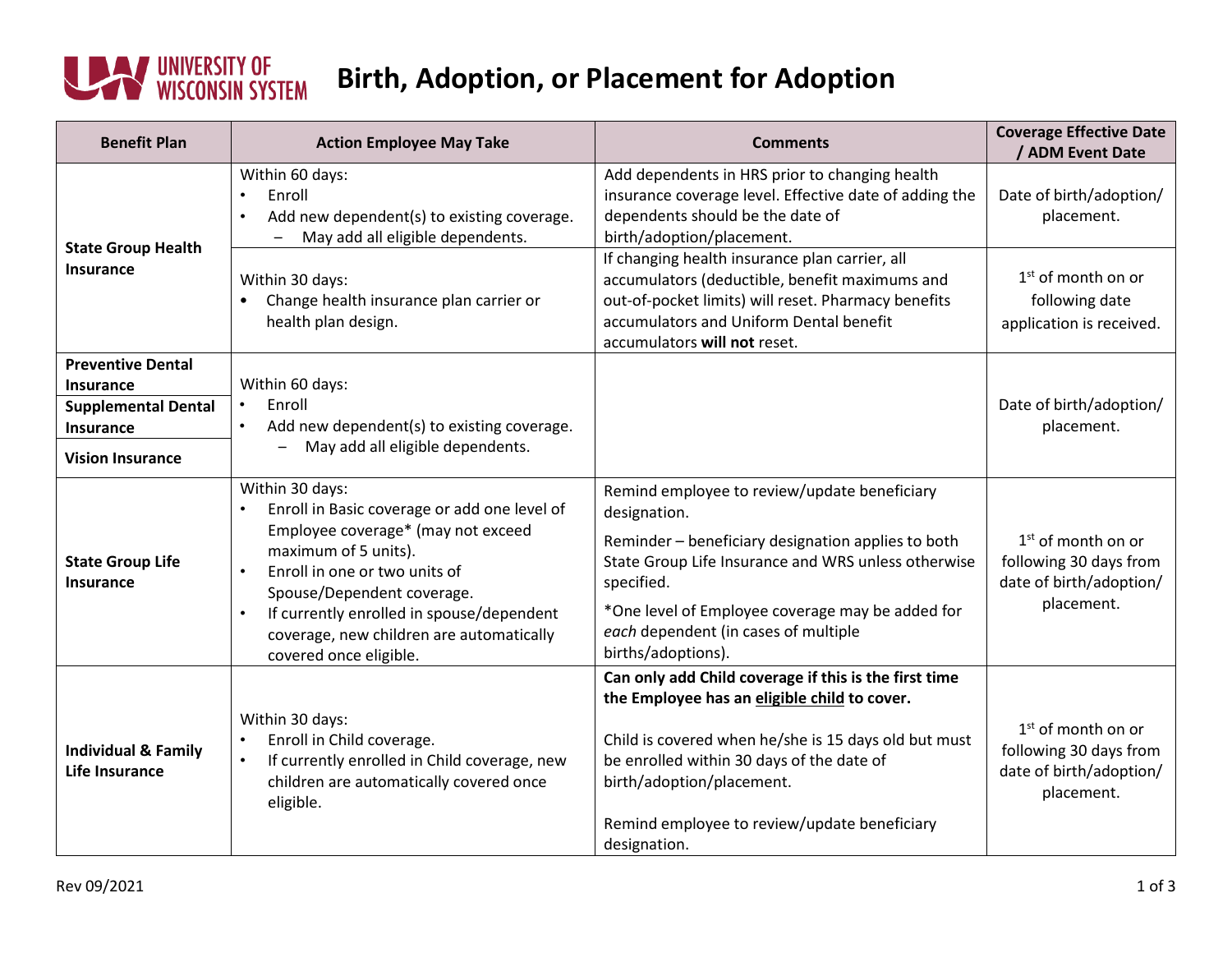

## **Birth, Adoption, or Placement for Adoption**

| <b>Benefit Plan</b>                                                       | <b>Action Employee May Take</b>                                                                                                                                                                                                               | <b>Comments</b>                                                                                                                                                                      | <b>Coverage Effective Date</b><br>/ ADM Event Date                                    |
|---------------------------------------------------------------------------|-----------------------------------------------------------------------------------------------------------------------------------------------------------------------------------------------------------------------------------------------|--------------------------------------------------------------------------------------------------------------------------------------------------------------------------------------|---------------------------------------------------------------------------------------|
| UW Employees, Inc.<br><b>Life Insurance</b>                               | No action allowed.<br>$\bullet$                                                                                                                                                                                                               | Remind employee to review/update beneficiary<br>designation.                                                                                                                         | N/A                                                                                   |
| <b>University Insurance</b><br><b>Association Life</b><br>Insurance       | No action allowed.<br>$\bullet$                                                                                                                                                                                                               | Remind employee to review/update beneficiary<br>designation.                                                                                                                         | N/A                                                                                   |
| <b>Accidental Death &amp;</b><br><b>Dismemberment</b><br><b>Insurance</b> | May add/change/cancel coverage at any<br>$\bullet$<br>time.<br>If currently enrolled in Family coverage,<br>$\bullet$<br>new children are automatically covered.                                                                              | Remind employee to review/update beneficiary<br>designation.                                                                                                                         | 1 <sup>st</sup> of month on or<br>following date<br>application is received.          |
| <b>Accident Insurance</b>                                                 | Within 60 days:<br>Enroll<br>$\bullet$<br>Add new dependent(s) to existing<br>$\bullet$<br>coverage.<br>May add all eligible dependents.                                                                                                      | Remind employee to review/update beneficiary<br>designation for accidental death & dismemberment<br>provision of the plan.                                                           | Date of birth/adoption/<br>placement.                                                 |
| <b>Flexible Spending</b><br><b>Account (FSA)</b>                          | Within 30 days:<br>Health Care FSA/Limited Purpose FSA:<br>May enroll or increase current election<br>due to gaining of dependent(s)<br>Dependent Day Care FSA.<br>May enroll or increase current election<br>due to gaining of dependent(s). | Employee must submit Change of Election form.                                                                                                                                        | <b>FSA Event:</b><br>Date of birth/adoption/<br>placement.                            |
| <b>Health Savings</b><br><b>Account (HSA)</b>                             | May change/cancel contribution at any<br>$\bullet$<br>time.                                                                                                                                                                                   | Remind employee to review/update beneficiary<br>designation.                                                                                                                         | <b>FSA Event:</b><br>1st day of the payroll<br>where the change<br>becomes effective. |
| <b>Income Continuation</b><br><b>Insurance</b>                            | No action allowed.<br>$\bullet$                                                                                                                                                                                                               |                                                                                                                                                                                      |                                                                                       |
| <b>Wisconsin</b><br><b>Retirement System</b><br>(WRS)                     | No action allowed.<br>$\bullet$                                                                                                                                                                                                               | Remind employee to review/update beneficiary<br>designation.<br>Reminder - beneficiary designation applies to both State<br>Group Life Insurance and WRS unless otherwise specified. | N/A                                                                                   |